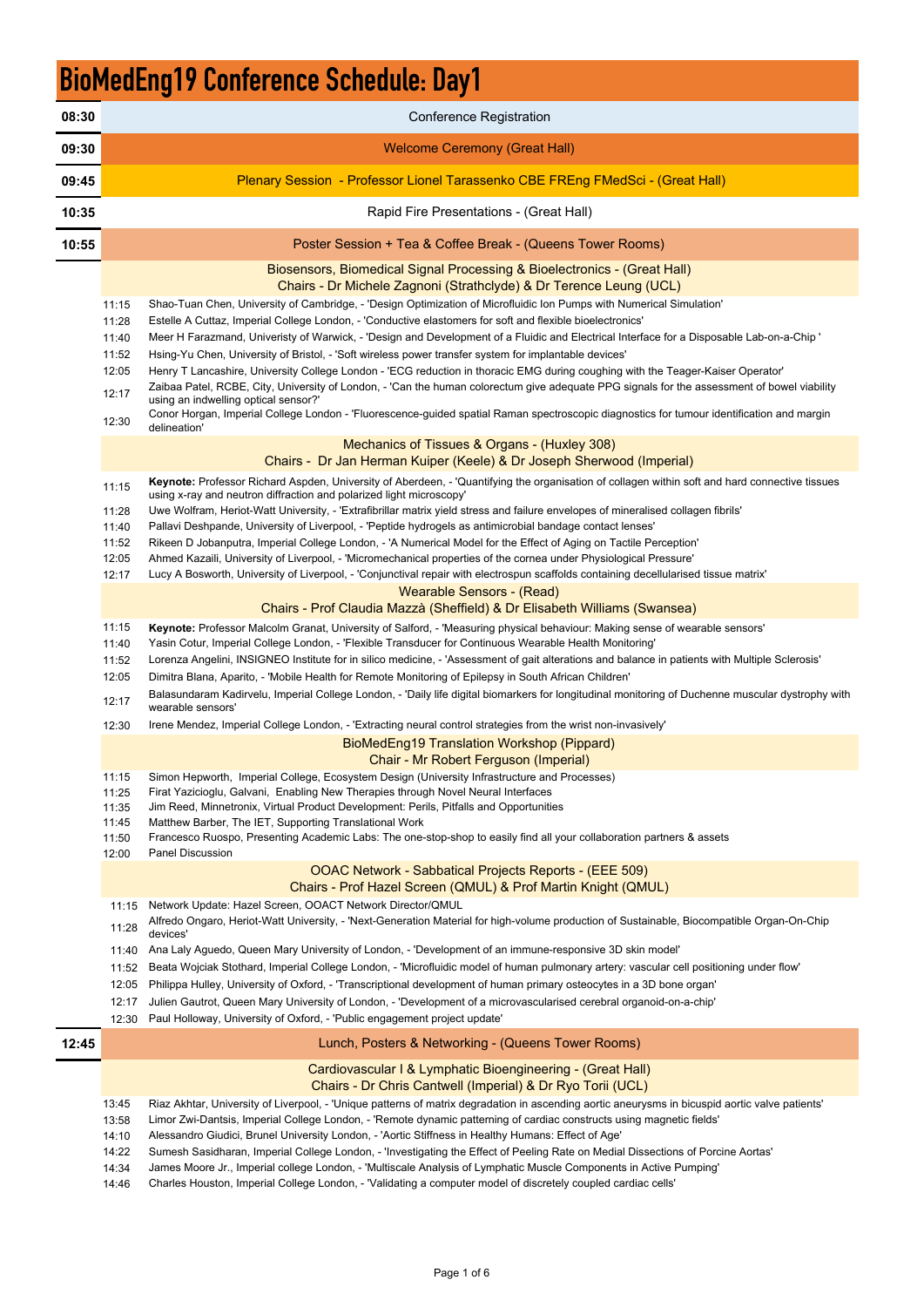- 13:45 Matthew Bell, University of Warwick, - 'Design and Fabrication of a Low-Cost Modular Laboratory Platform for Microfluidics'
- 13:58 Caitlin F Stewart, University of Strathclyde, - 'Preliminary Investigation of the Compatibility of Violet-Blue light for Decontamination of Human Blood Plasma'
- 14:10 Balasundaram Kadirvelu, Imperial College London, - 'Full-body behaviour analytics reveals DMD disease state within the first few steps of the 6 minute-walk test'
- 14:22 Iek Man Lei, University of Cambridge, - 'Embedded Bioprinting an In Vitro Cochlea Model for Cochlear Implant Studies'
- 14:34 Tulsi N Patel, King's College London, - 'Development and Evaluation of a physical Chest Wall Simulator for minimally invasive surgery'
- 14:46 Vanessa Mancini, University of Leeds, - 'Design of a safe microfluidic environment for in vitro culture of murine embryos'

#### **14:45 Round Table Discussion**

Pierre Bagnaninchi, University of Edinburgh - 'Label free real-time monitoring – translation to OOAC model'

### Chairs - Chairs - Prof Hazel Screen (QMUL) & Prof Martin Knight (QMUL)

Blerina Ahmetaj, Imperial College London, - 'Patient involvement in OOACT'

Paul Holloway, University of Oxford, - 'Brain on a chip'

Malcolm Haddrick, Medicines Discovery Catapult, - 'Commercially available OOAC platforms'

#### **Special Interest Groups: 5 - 8 min presentations 13:55**

#### Prosthetics & Trauma - (Read)

Chairs - Dr Angela Kedgley (Imperial) & Prof Malcolm Granat (Salford)

15:30 **Keynote:** Dr Tamas Feher, MTA Szeged Research Centre for Biology, - 'CRISPR-interference based modulation of mobile genetic elements in

14:46 Organ-on-a-Chip Technologies Special Interest Groups sessions - (EEE 509) Michael J Potter, Imperial College London, - 'An Antibacterial Nanoreactor: Using Compartmentalized Enzymes to Turn Glucose into Hypochlorite'

- 13:45 13:58 14:10 14:22 Antonios Keirouz, The University of Edinburgh, - 'Nylon-6/Chitosan core/shell nanofibers with spatially controlled release of antimicrobials for the prevention of surgical site infection on hernia meshes' Axel C Moore, Imperial College London - 'Cartilage-like Performance of a Fibre Reinforced Hydrated Network' Betul Aldemir Dikici, University of Sheffield, - 'Can the biological performance of 3D printed synthetic polymeric scaffolds be boosted by in vitro generated extracellular matrix decoration?' Anna M Majkowska, Queen Mary University of London, - 'Peptide-protein co-assembly to organise graphene oxide hierarchically into hybrid bioactive scaffold materials'
- 14:34 Thomas E Paterson, University of Sheffield - 'Making it softer: Employing plasticisers to reduce the stiffness of microfabricated electrospun corneal membranes'

- 15:30 Taiwo Kelani, Imperial College London, - 'Neck pain and vertebral angulation of the cervical spine with a rigid cervical collar'
- 15.43 Emily S Kelly, University of Southampton, - 'Predicting Pressure and Shear Strain Gradients in Ankle Foot Orthosis Use: a Preliminary FEA study'
- 15:55 Michael Sutcliffe, University of Cambridge, - 'Surgical microdrilling for arthritis treatment'
- 16:08 Sean S Cullen, Brunel University, - 'The Lower Limb Prosthetic/Human Interface; A New Approach'
- 16:20 Claire Baker, Imperial College London - 'Traumatic Brain Injury in Great Britain Road Traffic Collisions'
- 16:32 Ponnusamy Pandithevan, Indian Institute of Information Technology - 'Temperature analysis in surgical drilling of bone using probability distribution'

#### BioMedEng19 Early Career Researchers Funding Workshop - (Huxley 308) Chairs - Dr Gifty Tetteh (Imperial) & Dr Karen Hinxman (Imperial)

- 13:45 Karen Hinxman, Imperial College London, - 'Fellowship Applications: What you need to consider to be successful'
- 13:55 Katherine Freeman, EPSRC, - 'EPSRC Funding Opportunities for Biomedical Engineering'
- 14:05 Candy Hassall, Wellcome Trust, - 'Top tips for applying to Wellcome'
- 14:20 Agnes Leong, Medical Research Council, - 'Translational research at the MRC'
- 14:30 Matina Giannarou – Royal Society University Research Fellow, - 'My journey in academia: From PhD to Royal Society URF'
- 14:40 Panel Discussion

#### **15:00**  15:30 15.43 15:55 16:08 16:20 16:32 16:44 Synthetic Biology and Disease Treatment Workshop - (Huxley 308) Chairs - Dr Vishwesh Kulkarni (Warwick) & Dr Antonia Sagona (Warwick) Medical Devices & Diagnostics - (Great Hall) Chairs - Prof Stephen O'Connor (IPEM) & Dr Xize Niu (Southampton) Poster Session + Tea & Coffee Break - (Queens Tower Rooms) Aiden J Hannah, University of Strathclyde - 'Rapid Detection of Proteus mirabilis Using Disposable Electrochemical Sensors' Richard Caulfield, UCL, - 'Free-standing parylene membranes for optical pressure sensing' Sean Donnelly, University of Strathclyde, - 'Cystic Fibrosis Patient Monitor' Francesca Farrell, University of Strathclyde, - 'Wearable µLED-based device for phototherapy applications' Ruaridh Winstanley, University of Strathclyde - 'A Multimodal Neural Modulation System' Jenny Venton, King's College London, - 'Early detection of cardiac deterioration: Attractor reconstruction of a blood pressure waveform' Richard N Gibson, University of Strathclyde, - 'Nanokicking Device for use in Osteoporosis Treatment'

### Biomaterials & Functional Bionanomaterials - (Pippard)

#### Chairs - Prof Alicia El Haj (Birmingham) & Prof Felicity Rose (Nottingham)

Paul Holloway, University of Oxford, - 'Neurovascular disease on a chip' Malcolm Haddrick, Medicines Discovery Catapult, - 'Commercially available OOAC platforms' Blerina Ahmetaj, Imperial College London, - 'Newly Emerging Technology for OOAC'

- bacteria'
- 16:00 Rodrigo Ledesma Amaro, Imperial College London, - 'Synthetic biology tools for engineering Yarrowia lipolytica'
- 16:15 Richard Amaee, Lucidix LLC, - 'Rapid detection of bacteria'
- 16:30 Dr Jongmin Kim, POSTECH Pohang, Korea, - "Programmable CRISPR-Cas Repression, Activation, and Computation with Sequence-
- Independent Targets and Triggers"
- 16:45 Javier Cabello-Garcia, Imperial College London, - '"Introducing "Handhold-mediated strand displacement": Sequence-Catalysed strand binding for DNA nanotechnology'

#### **13:45 Review Presentations**

### Digital Health Engineering, Medical Technology & Innovation - (Read)

#### Chairs - Prof Jimmy Moore (Imperial) & Dr Leandro Pecchia (Warwick)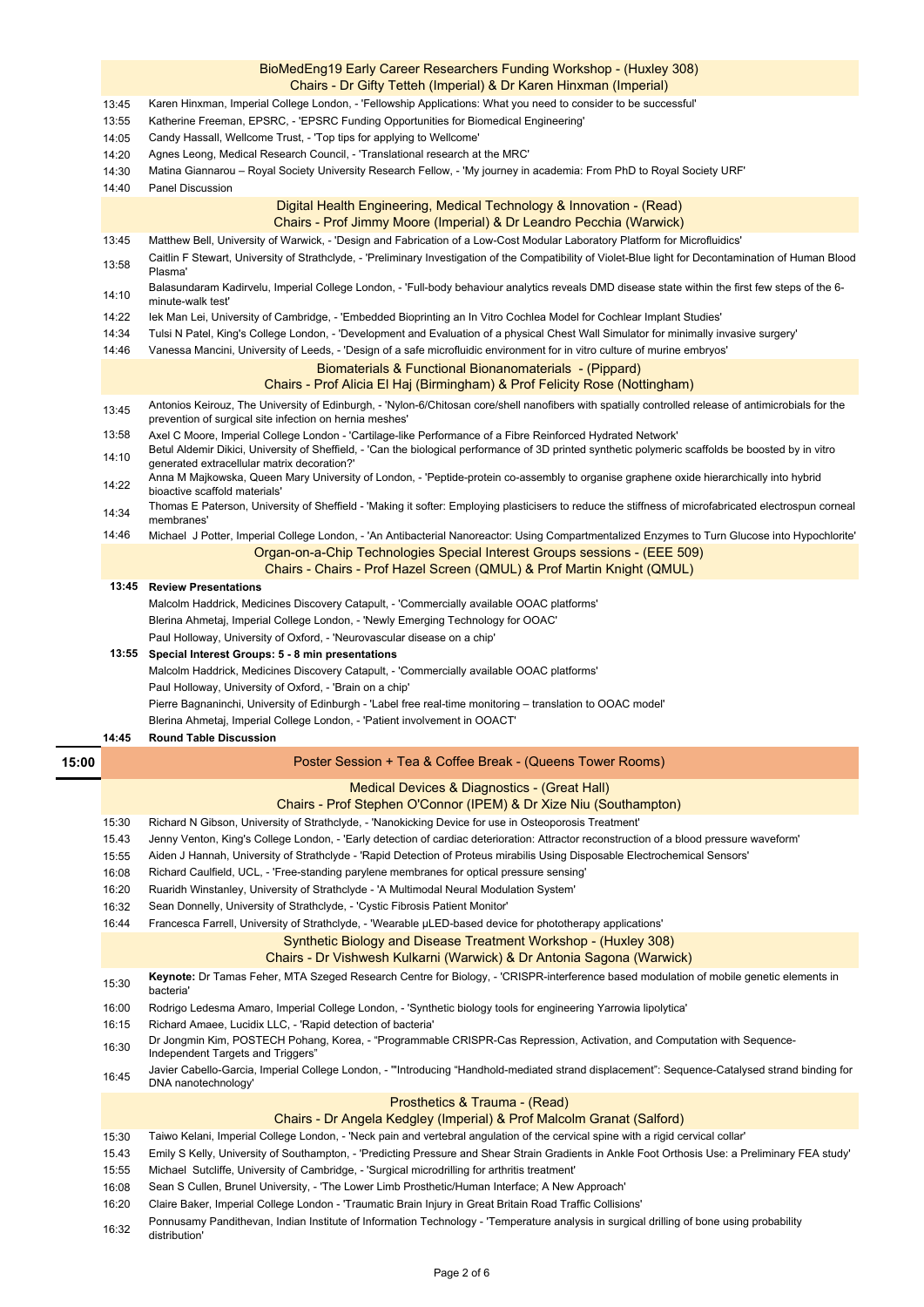|                    | 16:44 | Alexander K Clarke, Imperial College London - 'Deep Learning for Supervised Decomposition of High-Density Surface EMG Signals'                                                                |
|--------------------|-------|-----------------------------------------------------------------------------------------------------------------------------------------------------------------------------------------------|
|                    |       | <b>Biomedical Imaging - (Read)</b>                                                                                                                                                            |
|                    |       | Chairs - Dr Bryan Williams (Liverpool) & Dr Claire Conway (Aston)                                                                                                                             |
|                    | 15:30 | Liam H Collins-Jones, University College London, - 'Construction and Validation of a Database of Neonatal Structural Priors for Use in Diffuse<br><b>Optical Tomography'</b>                  |
|                    | 15:43 | Sara Oliviero, University of Sheffield, - 'Effect of repeated in vivo micro-ct imaging on the morphometric, densitometric and mechanical properties<br>of the mouse tibia'                    |
|                    | 15:55 | Matin Mohseni, UCL, - 'Magnetic targeting and imaging of super-paramagnetic iron-oxide nanoparticles to subcutaneous tumour models'                                                           |
|                    | 16:08 | Natalie Holroyd, UCL, - 'Developing Multi-Colour Fluorescence High Resolution Episcopic Microscopy for Large Volume Imaging'                                                                  |
|                    | 16:20 | Bryant C Roberts, University of Sheffield, - 'Longitudinal effects of combined treatment with PTH(1-34) and mechanical loading on densitometric<br>properties of bone in ovariectomized mice' |
|                    | 16:32 | Adam Doherty, University College London, - 'Optimal and automated mask alignment for use in X-ray dark-field imaging techniques'                                                              |
|                    | 16:44 | Felix Outlaw, UCL, - 'Smartphone screening for neonatal jaundice in Ghana'                                                                                                                    |
|                    |       | Organ on a chip & Artificial Organs - (EEE 509)                                                                                                                                               |
|                    |       | Chairs - Dr Julien Gautrot (QMUL) & Dr Paul Holloway (Oxford)                                                                                                                                 |
|                    | 15:30 | Keynote: Professor Frances Balkwill OBE, QMUL, - 'Deconstruction and reconstruction of a human tumour microenvironment'                                                                       |
|                    | 15:55 | Roisin M Owens, University of Cambridge, - 'A 3D bioelectronics model of the gut-brain axis'                                                                                                  |
|                    | 16:08 | Dharaminder Singh, CN-Bio, - 'Microfluidic enabled in vitro analysis of the PK/PD/efficacy relationship of PI3K inhibitors'                                                                   |
|                    | 16:20 | Alexander J Ainscough, Imperial College London, - 'Modelling Pulmonary Arterial Hypertension using the pulmonary artery-on-a-chip'                                                            |
|                    | 16:32 | Nuria Roldan, AlveoliX, - 'Mirroring the alveolus in vitro: applications of a human breathing alveolus-on-chip'                                                                               |
|                    | 16:44 | Vivek Thacker, EPFL,- 'Lung-on-a-chip microtechnologies for studies of host-pathogen interactions in Tuberculosis'                                                                            |
| $17:00 -$<br>18:00 |       | Plenary Session 2 (Organ on a Chip) - Dr David Hughes - (Great Hall)                                                                                                                          |
|                    |       |                                                                                                                                                                                               |
| 18:45              |       | Arrival & Seating - BioMedEng19 Dinner - (Queens Tower Rooms)                                                                                                                                 |
| 19:00-             |       | BioMedEng19 Dinner with After Dinner Speaker - Prof John Tyrer                                                                                                                                |
| 22:00              |       | 'Bras to Bridges - Using Lasers to Reverse Engineer People'                                                                                                                                   |

Page 3 of 6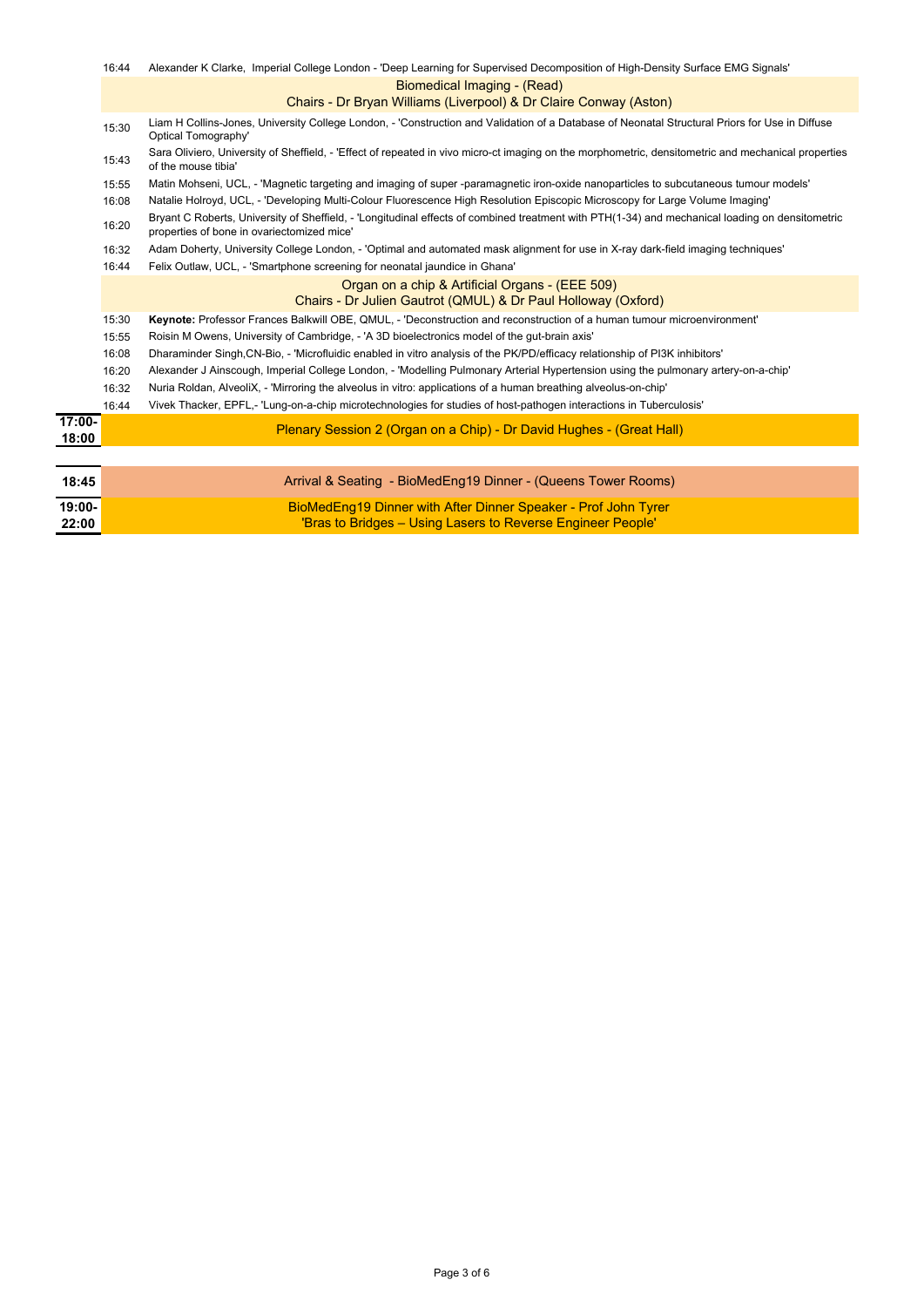# BioMedEng19 Conference Schedule: Day 2

| 08:30 |                | <b>Conference Registration</b>                                                                                                                                                                                                                                                                                                      |
|-------|----------------|-------------------------------------------------------------------------------------------------------------------------------------------------------------------------------------------------------------------------------------------------------------------------------------------------------------------------------------|
|       |                | Musculoskeletal Biomechanics, Gait Analysis & Human Movement - (Great Hall)<br>Chairs - Dr Aliah Shaheen (Brunel) & Dr Alex Dickinson (Southampton)                                                                                                                                                                                 |
|       | 09:00<br>09:13 | Edward K Chadwick, Keele University, - 'Tenodesis surgery for enhancing grasp and release following stroke: a simulation study'<br>Asaph DR Nardi, Ariel University, - 'Numerical Aspects of Hypertrophic Cardiomyopathy Treatment'                                                                                                 |
|       | 09:25<br>09:38 | Runbei Cheng, University of Oxford, - 'An Opensource Framework to Analyse Marker-based and Inertial-Sensor-based Measurements:<br>Motion Capture Analysis & Plotting Assistant (MCAPA) 2.0'<br>Marina Strocchi, King's College London, - 'A Virtual Cohort of Heart Failure Patients Four-chamber Heart Meshes for Cardiac Electro- |
|       | 09:50          | mechanics Simulations'<br>Claude F Hayford, University of Sheffield, - 'Evaluation of a scaled generic musculoskeletal model for estimating joint reactions during                                                                                                                                                                  |
|       | 10:02          | normal gait in children'<br>Daniel Nolte, Imperial College London, - '3D shape prediction from planar X-ray for orthopaedic reconstruction using statistical shape and                                                                                                                                                              |
|       | 10:15          | appearance models'<br>Jeff N Clark, Imperial College London, - 'Three-dimensional imaging of articular cartilage down to the cellular level using<br>laboratory micro-computed tomography'                                                                                                                                          |
|       |                | Mechanobiology, Biofluids & Cardiovascular Bioengineering II - (Huxley 308)<br>Chairs - Dr Stephen Thorpe (QMUL) & Dr Yi Sui (QMUL)                                                                                                                                                                                                 |
|       | 09:00          | Gaia Franzetti, University College London, - 'PIV Haemodynamic Study of a Patient Specific Case of Type-B Aortic Dissection'                                                                                                                                                                                                        |
|       | 09:13          | Jorge Mariscal Harana, King's College London, - 'Algorithms for estimating central blood pressure from aortic blood flow'                                                                                                                                                                                                           |
|       | 09:25<br>09:38 | Joseph M Sherwood, Imperial College London, - 'Modelling the effect of RBC concentration distributions on microhaemodynamics'<br>Christina M Warboys, Royal Veterinary College, - 'ß-catenin promotes endothelial dysfunction in response to atheroprone 'disturbed' flow<br>via a Frizzled-4 dependent pathway'                    |
|       | 09:50          | Simran K Longani, Imperial College London, - 'Development and Implementation of a Magnetic Tweezer Protocol and Analysis System to<br>Measure the Mechanical Properties of Protein Nanosheets'                                                                                                                                      |
|       | 10:02<br>10:15 | Boon C Low, National University of Singapore, - 'BCH Domain as a Versatile Scaffold Module in Mechanobiology'<br>George Hyde-Linaker, University of Strathclyde, - 'Fluid-structure interaction simulation of flow-mediated dilation of a straight arterial<br>conduit'                                                             |
|       |                | Computational Biology, Experimental Models of Disease and Injury - (Read)<br>Chairs - Dr Xinshan Li (Sheffield) & Dr Zhongzhao Teng (Cambridge)                                                                                                                                                                                     |
|       | 09:00          | Shima Abdullateef, Brunel University London, - 'On the Impact of Arterial Tapering on Blood Pressure: A Computational Study'<br>David A Howells, Swansea University, - 'A Coupled Eulerian Lagrangian Model for Injury Risk Prediction of Primary Blast Effects in                                                                  |
|       | 09:13<br>09:25 | <b>Complex Environments'</b><br>Simao Laranjeira, UCL, - 'In silico framework to optimise the design of EngNT embedded with rods to promote neurite growth post nerve                                                                                                                                                               |
|       | 09:38          | injury.'<br>Mehwish Arshad, Imperial College London, - 'Validation of CFD Method Used to Model Flow in Cell Culture Dishes on an Orbital Shaker'                                                                                                                                                                                    |
|       | 09:50          | Carlos A Morales-Garduno, The University of Sheffield, 'An Agent-Based Model of cell-level interactions during the mammalian fertilization                                                                                                                                                                                          |
|       | 10:02          | process using FlameGPU'<br>Constandinos Carserides, Liverpool University, - 'Development of an ex vivo organ culture model of the cornea to determine the efficacy of                                                                                                                                                               |
|       | 10:15          | a bioengineered graft.'<br>Samuel Vennin, King's College London, - 'Ventricular dynamics is a major determinant of the augmentation index: An in vivo and in silico<br>study'                                                                                                                                                       |
|       |                | Cancer Engineering, Drug & Gene Delivery - (Pippard)<br>Chairs - Dr Ciro Chiappini(KCL) & Prof Darryl Overby (Imperial)                                                                                                                                                                                                             |
|       | 09:00          | Keynote: Professor Alan Melcher, Institute of Cancer Research, - 'The Challenges of Drug Delivery for the Immunotherapy of Cancer -<br>How Can Engineers Help?'                                                                                                                                                                     |
|       | 09:25          | Priyanka Gupta, University of Surrey, - 'Towards the development of a multicellular scaffold based model of Pancreatic Ductal<br>Adenocarcinoma - A step closer to Animal Free Research'                                                                                                                                            |
|       | 09:38          | Paul W Sweeney, University College London, - 'Investigating the effects of vascular normalization on interstitial fluid dynamics using whole,<br>realistic tumour vasculatures'                                                                                                                                                     |
|       | 09:50          | Olga Piskareva, Royal College of Surgeons In Ireland, - '3D tissue-engineered model of neuroblastoma for evaluating cytotoxic and<br>miRNA-targeted therapeutics'                                                                                                                                                                   |
|       | 10:02          | Christopher C Phillips, Imperial College London, - 'Mid-IR Chemical Nanoimaging (MICHNI) for Intra-cellular Drug Localisation and Cancer<br>Pathology.'                                                                                                                                                                             |
|       | 10:15          | Fatih Yanar, University of Southampton, - 'Dual encapsulation of silver nanoparticles and model drugs in liposomes: a microfluidic-based<br>approach'                                                                                                                                                                               |
| 10:30 |                | Poster Session + Tea & Coffee Break - (Queens Tower Rooms)                                                                                                                                                                                                                                                                          |
| 11:00 |                | <b>Plenary Session 3 - Dr Timothy Padera (Great Hall)</b>                                                                                                                                                                                                                                                                           |
| 12:00 |                | Lunch, Posters & Networking - (Queens Tower Rooms)                                                                                                                                                                                                                                                                                  |
|       |                | General Assembly - Virtual Physiological Human Research (Great Hall) from 12:30                                                                                                                                                                                                                                                     |
|       |                | Virtual Physiological Human Research- VPHi-UK Chapter - (Great Hall)<br>Chairs - Dr Enrico Dall'Ara (Sheffield) & Dr Mehran Moazen (UCL)                                                                                                                                                                                            |
|       | 13:00          | Enrico Dall'Ara, University of Sheffield - 'A Finite Element approach to evaluate the mechanical stability of human vertebrae with metastatic<br>lytic lesions'                                                                                                                                                                     |
|       | 13:12          | Emilie Sauvage, UCL, - 'In-silico modelling of surgical aorta remodelling in babies born with hypoplastic left heart syndrome'                                                                                                                                                                                                      |
|       | 13:25          | Anna Santagostino Barbone, University of Sheffield, - 'Finite Element Analysis of the Arabin® Cerclage Pessary for Treatment of Pregnant<br>Patients at Risk of Spontaneous Preterm Birth'                                                                                                                                          |
|       | 13:38<br>13:50 | Qiao Li, University of Sheffield, - 'Towards a virtual population of femur strength'<br>Rosti Readioff, Keele University, - 'A Novel Imaging and Modelling Technique to Characterise Ligament Mechanics'                                                                                                                            |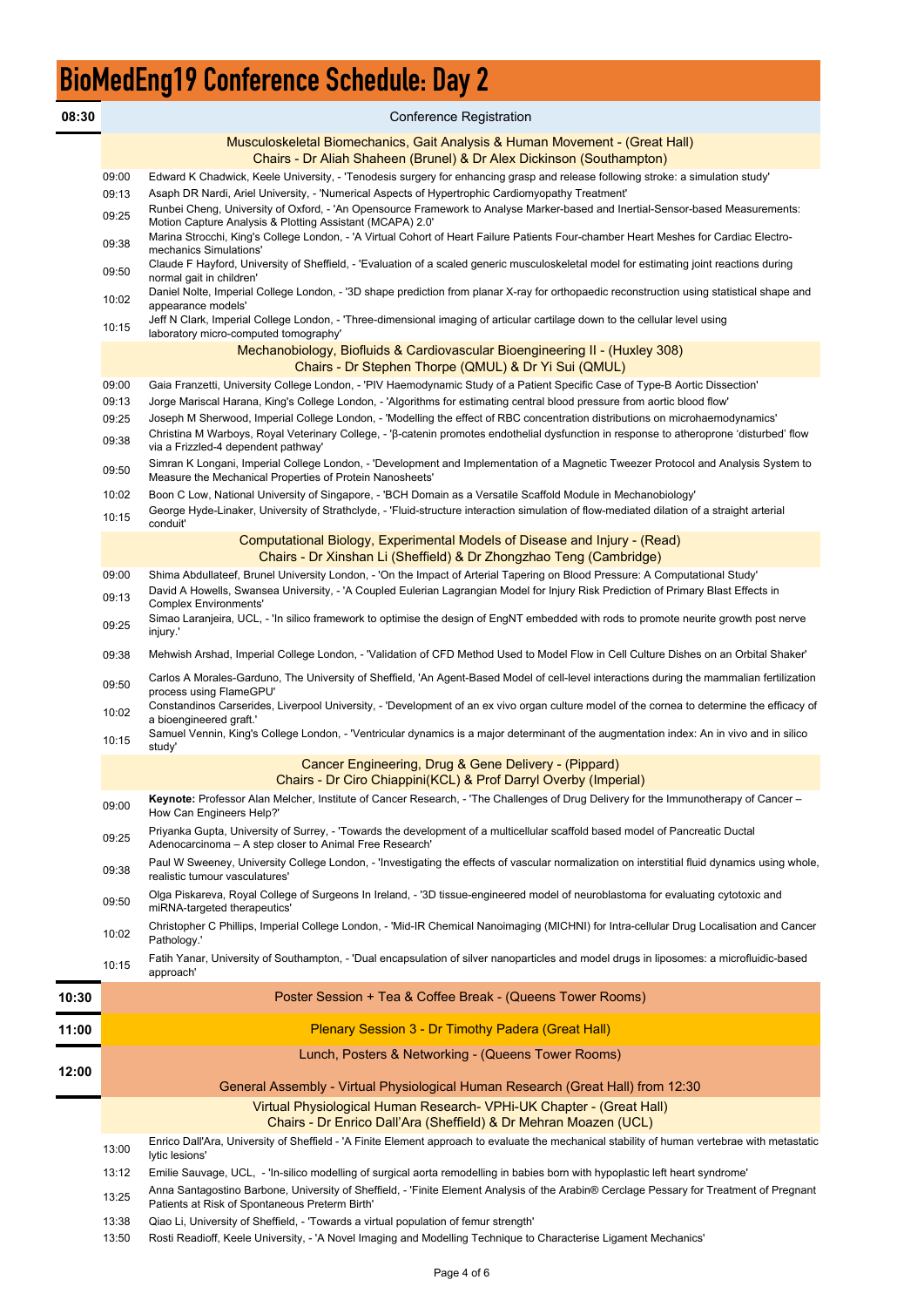- 14:35 Benigno Marco Fanni, Fondazione Toscana Gabriele Monasterio, - 'A modified formulation of the QA method for inferring materials properties for enhanced patient-specific computational models'
- 14:47 Xin Zhou, University of Oxford, - 'Human in-silico investigations into therapeutic strategies in acute myocardial ischemia'
- 15:00 Caroline Mendonca Costa, King's College London, - 'Pacing in Proximity to Scar During Cardiac Resynchronization Therapy Increases Local Dispersion of Repolarization and Susceptibility to Ventricular Arrhythmogenesis'
- 15:12 Selim Bozkurt, UCL Institute of Cardiovascular Science, - 'Numerical Modelling of Lambdoid Craniosynostosis Correction'
- 15:25 Peiying Sun, University of Sussex, - 'Computational Evaluation of Aortic Blood Flow Velocities Under Pulsatile CF-LVAD Support'
- 15:37 Francesco Gianoli, Imperial College London, - 'The GATE-spring theory: a new model of mechanotransduction in auditory hair cells'
- 
- 15:12 Filip Paszkiewicz, Imperial College London - 'Verification and Analysis of Condenser Microphones for Mechanomyopgraphy Prosthetic Control'
- 15:25 Bill C Tan, King's College London, - 'Evaluating patient experience and image quality in early development of robotic fetal ultrasound'
- 15:37 Shreya Chawla, King's College London - 'Task-Driven Evaluation of Automated Control of a TOE Robot During Trans-Septal Puncture'

15:00 Ross Collins, Univeristy of Strathclyde - 'Feasibility of an Upper Limb Weight Support Device for Stroke Rehabilitation'

|       | 14:03          | Giulia Pederzani, University of Sheffield, - 'Application of Theories of Arterial Growth, Remodelling and Damage to Understand Cerebral<br>Vasospasm and its Response to Treatment'                                                                                                                                        |
|-------|----------------|----------------------------------------------------------------------------------------------------------------------------------------------------------------------------------------------------------------------------------------------------------------------------------------------------------------------------|
|       |                | Biomedical Engineering Randomised Controlled Trials Workshop - (Huxley 308)<br>Chairs - Dr Matt Williams (Imperial) & Dr Victoria Cornelius (Imperial)                                                                                                                                                                     |
|       | 13:00          | Matt Williams: Why do we need randomised controlled trials?                                                                                                                                                                                                                                                                |
|       | 13:12          | Daniel Green: Interventions requiring robust evaluation                                                                                                                                                                                                                                                                    |
|       | 13:20          | Small group workshop challenge<br>Discovering the advantages and disadvantages of RCTs for the evaluation of Biomedical devices<br>Discovering the advantages and disadvantages of alternative non-randomised study designs                                                                                                |
|       | 13:45          | Victoria Cornelius: Its all about PICO                                                                                                                                                                                                                                                                                     |
|       | 13:50          | Small group workshop design challenge<br>Turn the research question design into PICO and choose a study design                                                                                                                                                                                                             |
|       | 14:10          | Feedback and Summary                                                                                                                                                                                                                                                                                                       |
|       |                | Advancing Functional Electrical Stimulation Workshop - (Read)<br>Chairs - Dr Ed Chadwick (Keele) & Ms Agraja Dimunge (Salisbury NHS Trust)                                                                                                                                                                                 |
|       | 13:00          | Keynote: Professor David Howard, Salford University, - 'Developing innovative solutions for upper limb restoration using functional<br>electrical stimulation'                                                                                                                                                             |
|       | 13:30          | Fraser Philp, Keele University, - 'Principles of FES in movement science and neurorehabilitation'                                                                                                                                                                                                                          |
|       | 13:45          | Neil Postans, The Robert Jones and Agnes Hunt Orthopaedic Hospital, - 'Insights into current practice and the clinical use of FES'                                                                                                                                                                                         |
|       | 14:00          | Dimitra Blana, Keele University, - 'Future perspectives: adding intelligence to advanced FES'                                                                                                                                                                                                                              |
|       |                | <b>Biomedical Engineering Education Workshop - (Pippard)</b><br><b>Chair - Dr Samuel Vennin (KCL)</b>                                                                                                                                                                                                                      |
|       | 13:00          | Introduction to Public Engagement- Samuel Vennin, KCL                                                                                                                                                                                                                                                                      |
|       | 13:10          | Public Engagement Experience: Jonathan Jackson-KCL, Lucy Foss-ICL, Christos Bergeles-KCL<br><b>Panel Discussion -</b>                                                                                                                                                                                                      |
|       | 13:25          | • Initial motivation for becoming involved in PE<br>• Benefits of PE to careers and research<br>• Process of creating a PE project (practical, creative and skill based)<br>• Challenges faced during engagement projects and success stories                                                                              |
|       | 13:55          | Audience Interaction                                                                                                                                                                                                                                                                                                       |
|       |                |                                                                                                                                                                                                                                                                                                                            |
|       | 14:05          | Questions from the Audience                                                                                                                                                                                                                                                                                                |
|       |                | Poster Session + Tea & Coffee Break - (Queens Tower Rooms)                                                                                                                                                                                                                                                                 |
|       |                | Tissue Engineering & Regenerative Medicine - (Great Hall)<br>Chairs - Dr Eirini Velliou (Surrey) & Prof John Haycock (Sheffield)                                                                                                                                                                                           |
|       | 14:35          | Keynote: Professor Ipsita Roy, University of Sheffield, - 'Natural Polymers of Bacterial Origin and their Biomedical Applications'                                                                                                                                                                                         |
|       | 15:00          | Norbert Radacsi, University of Edinburgh, - '3D/4D electrospinning for tissue engineering'                                                                                                                                                                                                                                 |
|       | 15:12          | Serkan Dikici, University of Sheffield, - 'A novel 3D in vitro angiogenesis model for investigating endothelial cell migration in response to                                                                                                                                                                              |
|       |                | different stimulants'                                                                                                                                                                                                                                                                                                      |
|       | 15:25<br>15:37 | Lu Luo, University of Birmingham, - 'A novel online monitoring tool for assessing mechanical properties of tissue engineered grafts'<br>Valentina Barrera, NHS Blood and Transplant, -'Decellularisation of Human Femoral Nerves in a Closed System: Towards Introducing a<br>New Nerve Allograft in Healthcare in the UK' |
|       |                | Artificial Intelligence & Machine Learning - (Huxley 308)                                                                                                                                                                                                                                                                  |
|       |                | Chairs - Prof Anil Bharath (Imperial) & Prof Payam Barnaghi (Surrey)                                                                                                                                                                                                                                                       |
|       | 14:35          | Bryan M. Williams, University of Liverpool, - 'Automated Assessment of Corneal Limbus and Foveal Blood Vessels with Fully<br><b>Convolutional Networks'</b>                                                                                                                                                                |
|       | 14:47          | Ryan C Timms, University of Oxford, - 'Electrophysiological Source Reconstruction with Stochastic Bayesian Machine Learning'                                                                                                                                                                                               |
|       | 15:00          | Ardra Radhalakshmi, King's College London, - 'Automated Standard View Classification for Trans-oesophageal Echocardiography'                                                                                                                                                                                               |
|       | 15:12          | Madalina Fiterau, University of Massachusetts Amherst, - 'Alzheimer's Disease Forecasting using Generative Representation Prediction'                                                                                                                                                                                      |
|       | 15:25          | Jason M Carson, Swansea University - 'A Machine Learning and Physics-Based Hybrid Modelling Approach for Non-invasive Fractional<br>Flow Reserve'                                                                                                                                                                          |
|       | 15:37          | Karthika Sivakumar, Northeastern University, - 'Forecasting Pharmacoresistant Epileptic Seizure from Intracranial EEG Recordings'                                                                                                                                                                                          |
| 14:15 |                | Neurotechnology, Rehabilitation Engineering & Robotics - (Read)<br>Chairs - Dr Anne Vanhoestenberghe (UCL) & Dr Rui Loureiro (UCL)                                                                                                                                                                                         |

Personalised Medicine & Modelling Biological Systems - (Pippard) Chairs - Prof Mike Chappell (Warwick) & Dr Pinaki Bhattacharya (Sheffield)